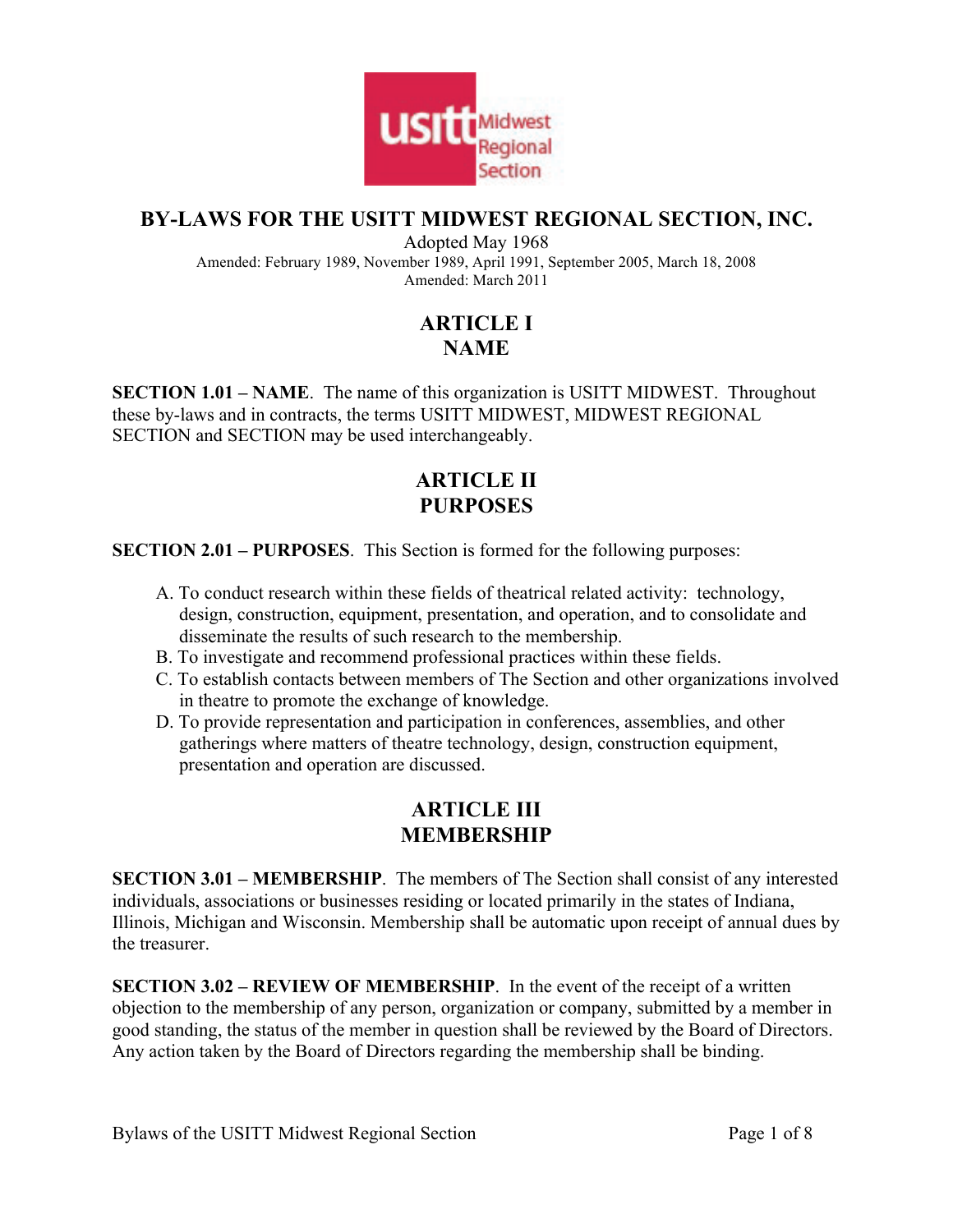**SECTION 3.03 – CATEGORIES**. There shall be 5 categories of membership, defined as listed below:

- A. Student Member
- B. Individual members
- C. Professional Member
- D. Non-Profit Organizational Member
- E. Corporate Member

**SECTION 3.04 – DUES.** The Board of Directors shall establish dues for each class of membership. The Board of Directors shall be empowered to change the dues no more than once each fiscal year, as it may deem necessary.

- A. Dues shall be paid annually
- B. Failure to pay dues will result in the expiration of membership if membership payment has not been received by the end of the fiscal year.
- C. New membership applications received within the last four months of the fiscal year will be considered as applying to the following fiscal year. This provision does not apply to renewing or returning members.

**SECTION 3.05 – PRIVILEGES**.Each Section Membership, regardless of category shall be granted voting privileges. Additional privileges shall be approved by the Board of Directors for each membership category and published in the membership renewal and application forms.

- A. Each Membership shall only have one vote regardless of category. No person, regardless of membership, may vote more than once on any matter. No proxy voting is allowed.
- B. Write-in ballots may be submitted to the Secretary of the Section and will be counted provided that they are received at least 48 hours prior to the date and time of the meeting during which the vote will occur.

**SECTION 3.06 – MEETINGS**. General Membership Meetings shall be held at least once a year for conducting the business of the Section, announcing the result of Board of Directors elections and reporting the activities of the Section to the membership.

- A. ANNUAL MEETING. There shall be an Annual Meeting of the members of The Section to be held at a place and time designated by the Board of Directors. It is assumed that the normal date and time of the Annual Meeting will be at the National Conference, however the Chair or a majority of the Board of Directors may call the meeting at another date and time. Written notice to each member of the time, place, and date of the annual meeting shall be the responsibility of the Secretary, not less than thirty (30) days before the meeting.
- B. SPECIAL MEETINGS. Special meetings of the members of The Section may be called at any time by the Chair of The Section, or by a majority of the Board of Directors, or upon the filing by ten (10) members with the Secretary of a written request for such a meeting. Upon the calling of any special meeting, the Secretary of the Section shall give notice of such special meeting to each member, in writing, stating the time, place, date, and purposes thereof, not less than fifteen (15) days before the meetings.
- C. BOARD OF DIRECTORS MEETINGS: Section Members are invited to attend Board of Directors meetings, however, they do not have voting privileges at Board meetings. Section Members may have a voice at Board Meetings, however, the Section Chair may revoke this privilege for a meeting for the purpose of conducting the business of the meeting.

Bylaws of the USITT Midwest Regional Section Page 2 of 8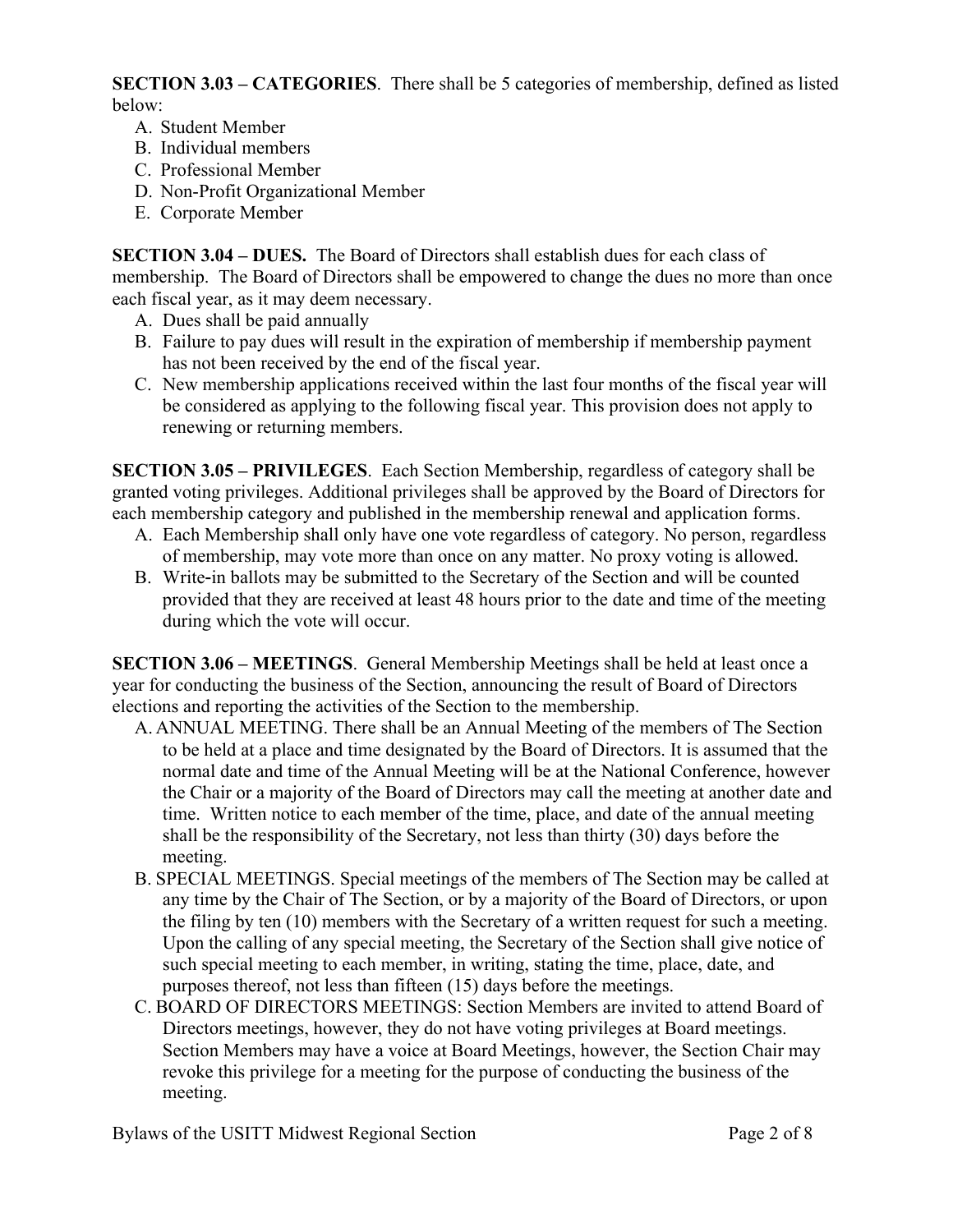**SECTION 3.07 – VOTING**. At all General Membership Meetings having a quorum, each member present shall be entitled to one vote. All questions except as provided herein, shall be determined by a simple majority of the votes cast by those present. Voting members are all members in good standing.

- A. QUORUM. At all General Membership Meetings a majority of the Board of Directors and a minimum of five (5) percent of all the voting members of the Section (excluding members of the Board) must be present to constitute a quorum such that the general membership exceeds the number of board members present.
- B. ACTION WITHOUT A MEETING. Any action required or permitted to be taken at a meeting of the Board of Directors or a committee thereof may be taken without a meeting, if a consent in writing (either electronically or physically) to the adoption of a resolution authorizing the action so taken shall be signed (either electronically or physically) by the majority of the Board of Directors.
- C. PROCEDURES. To resolve points of procedures, *Roberts' Rules of Order* shall be consulted. The Chair may choose to appoint a Parliamentarian to advise on questions of procedure in transacting the business of the Board.

## **ARTICLE IV GOVERNANCE**

**SECTION 4.01 – BOARD OF DIRECTORS.** The Section shall be governed by a Board of Directors constituted of Officers, Directors-At-Large, and Ex-Officio Board Members.

**SECTION 4.02 - OFFICERS**. The Officers of the Section shall be:

- A. Chair (voting only in the case of a tie)
- B. Vice-Chair for Programming
- C. Vice-Chair for Membership
- D. Vice-Chair for Communications
- E. Treasurer
- F. Secretary
- G. Immediate Past Chair (non-voting)
- H. Chair-Elect (non-voting)

**SECTION 4.03 QUALIFICATIONS OF OFFICERS**. All Officers shall be paid-in-full members of both the Section and the National Organization. No officer may hold more than one Section office concurrently, with the exception of the Chair-Elect. Any officer may be removed at any time by the affirmative vote of two-thirds of all voting Board Members. No officer of the Section shall receive any salary or compensation for services rendered as an officer of the **Section** 

**SECTION 4.04 – THE CHAIR**. The Chair shall preside at meetings of the General Membership and of the Board of Directors, and shall have general charge of the Section. In all matters, the Chair shall keep the membership fully informed and shall freely consult with the membership and with the Board of Directors with respect to the activities of the Section. The Chair shall serve in this office for a term of two (2) years. The Chair may serve multiple terms up to a limit of three if re-elected by a majority vote of the membership. The Chair is a non-voting member of the Board except in the case of a tied vote, when the chair may vote to break the tie.

Bylaws of the USITT Midwest Regional Section Page 3 of 8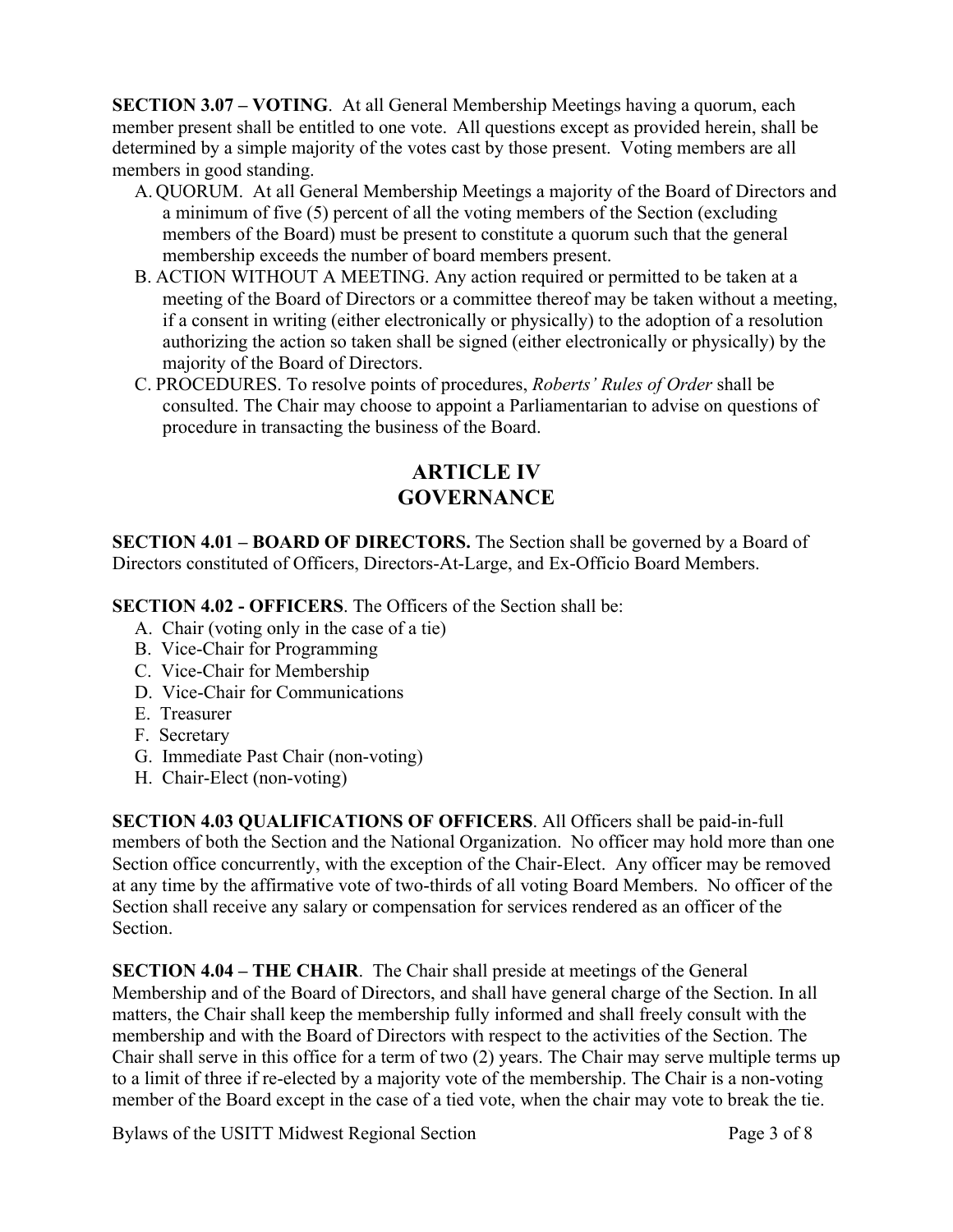**SECTION 4.05 – THE VICE-CHAIR FOR PROGRAMMING**. The Vice-Chair for Programming shall in the absence of, or incapacity of, perform all the functions of the Chair. The Vice Chair shall act as the Chair of the Programming Committee, coordinate the programming of section events and shall perform other duties as assigned by the Chair. The Vice-Chair shall serve in this office for a term of two (2) years. The Vice-Chair may serve multiple terms with no limit if re-elected by a majority vote of the membership. The Vice-Chair for Programming is a voting member of the Board of Directors.

**SECTION 4.06 – THE VICE-CHAIR FOR MEMBERSHIP**. The Vice-Chair for Membership shall serve as the Chair of the Membership Committee, oversee the records of the membership of the Section and shall perform other duties as assigned by the Chair. The Vice-Chair shall serve in this office for a term of two (2) years. The Vice-Chair may serve multiple terms with no limit if re-elected by a majority vote of the membership. The Vice-Chair for Membership is a voting member of the Board of Directors.

**SECTION 4.07 – THE VICE-CHAIR FOR COMMUNICATIONS**. The Vice-Chair for Communications shall serve as the Chair of the Communications Committee, coordinate the various publications and external communications of the Section and shall perform other duties as assigned by the Chair. The Vice-Chair shall serve in this office for a term of two (2) years. The Vice-Chair may serve multiple terms with no limit if re-elected by a majority vote of the membership. The Vice-Chair for Communications is a voting member of the Board of Directors.

**SECTION 4.08 – THE TREASURER**. The Treasurer shall have the care and custody of the funds of the Section, subject to the direction of the Board of Directors, and shall deposit the same in the name of the Section in such banks, trust companies, and safe deposit vaults as the Board of Directors may designate. The Treasurer shall collect all dues, charges, and other monies payable to the Section and shall keep proper books and records, showing all receipts and expenditures. The Treasurer shall compose and present the Annual Report of the affairs of the Section, serve as a member of the Awards Committee and shall perform other duties as may be assigned by the Chair. The Treasurer shall serve in this office for a term of two (2) years. The Treasurer may serve multiple terms with no limit if re-elected by a majority vote of the membership. The Treasurer is a voting member of the Board of Directors.

**SECTION 4.09 – THE SECRETARY**. The Secretary shall record minutes of the meetings of the members and of the Board of Director. The Secretary shall have charge of the minutes books and shall also perform other duties as may be assigned by the Chair. The Secretary shall serve in this office for a term of two (2) years. The Secretary may serve multiple terms with no limit if reelected by a majority vote of the membership. The Secretary is a voting member of the Board of Directors.

**SECTION 4.10 – IMMEDIATE PAST CHAIR**. The outgoing Chair of the Section fills the position of Immediate Past Chair for a term of one (1) year. The Immediate Past Chair shall Chair the Nominating Committee and shall have such other duties as the Chair shall determine. The Immediate Past Chair is a non-voting member of the Board of Directors.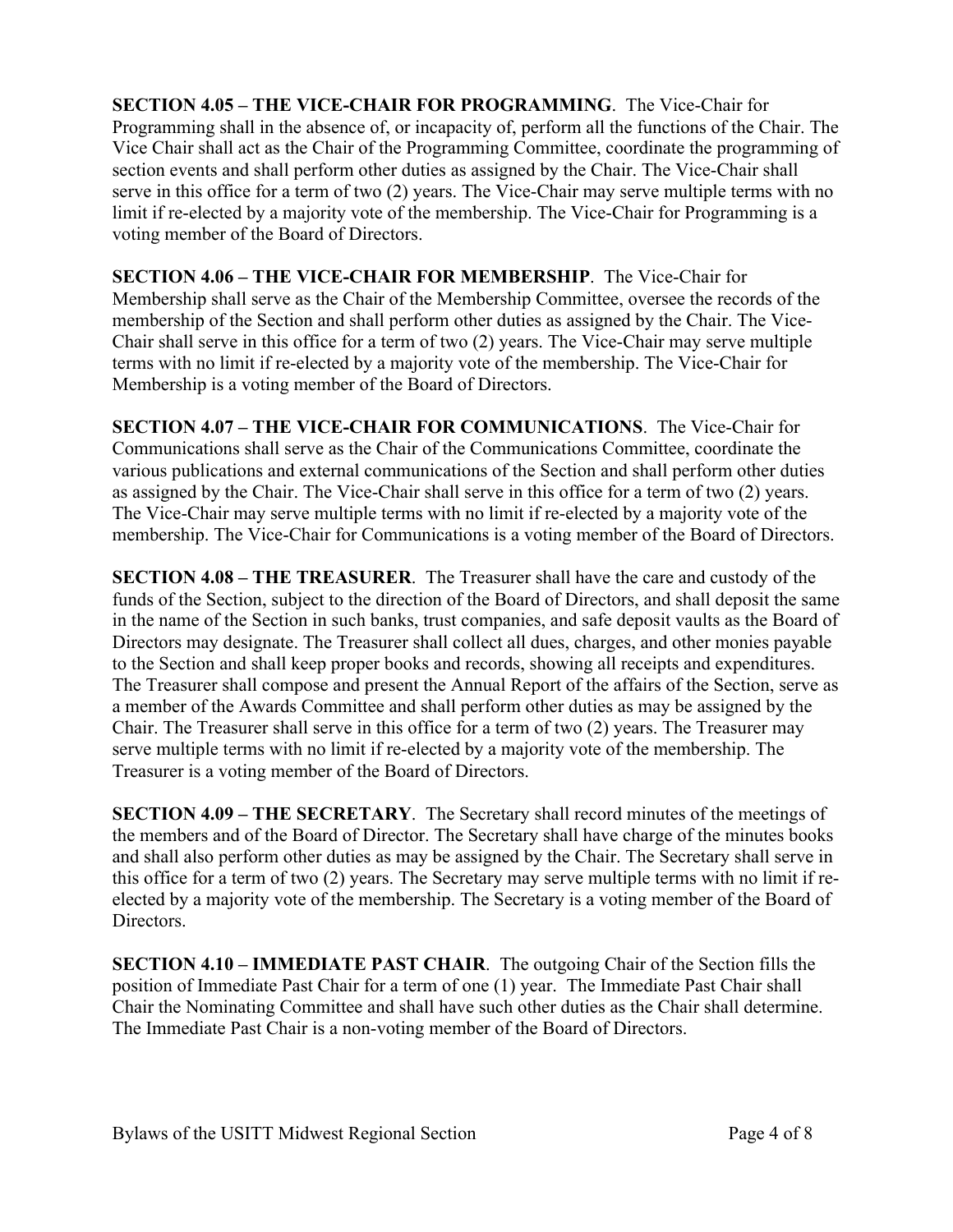**SECTION 4.11 – CHAIR-ELECT**. The Chair-Elect shall succeed to the Chair following the Chair's second year in office. The Chair-Elect's succession to Chair must be ratified by a majority vote of the membership. The Chair-Elect shall have those duties as assigned by the Chair and shall serve in this office for a term of one (1) year. The Chair Elect is a non-voting member of the Board of Directors. If the Chair-Elect holds another voting position on the Board of Directors during their year as Chair-Elect, they may continue to exercise that vote.

**SECTION 4.12 – DIRECTORS-AT-LARGE**. There shall be eight (8) Directors-At-Large who are elected from and serve as representatives of the general membership. The Directors-At-Large are elected for two (2) years. The Directors at Large shall attend meetings of the Board of Directors and shall serve on committees as assigned by the Chair. The Directors-At-Large are voting members of the Board of Directors

**SECTION 4.13 – EX-OFFICIO BOARD MEMBERS**. The Section Chair, upon consent of the Board of Directors, appoints ex-officio offices as the needs of the section dictate. Ex-Officio Board Members are non-voting members of the board.

**SECTION 4.14 – QUORUM.** Seven (7) voting members of the Board of Directors shall constitute a quorum.

**SECTION 4.15 – VACANCIES**. In the case of vacancy of offices of the Section occurring prior to expiration of the term for which the Officers were elected, the Board of Directors at its next regular meeting shall fill these vacancies as ratified by majority vote of the Board.

**SECTION 4.16 – MEETINGS**. The Board of Directors shall meet at least twice per fiscal year and said meetings shall be held at such times and places as shall be fixed by the Chair. Special meetings may be called by the Chair or by a majority of the Board of Directors. In all cases, notices of such meetings shall be sent to all its members at least forty-eight hours in advance of the meeting, in writing if possible, and shall state the time, place, and purpose of the meeting.

**SECTION 4.17 – POWERS**. The Board of Directors shall have general powers to manage and control the affairs and property of the Section, as it may deem proper, not inconsistent with the laws of the State of Illinois or with these by-laws. These powers shall include:

- A. Approval of the annual budget of the Section.
- B. Adoption of rules and regulations for the conduct of all meetings of the Section.
- C. Establishment of the dues structure for the various classes of membership.
- D. Advising the Chair and the other Officers on all matters relating to the operation of the Section.
- E. Performing other duties as may be prescribed by the By-Laws.
- F. The Board of Directors will have the charge of creating or editing the Section Handbook and disseminating same to the general members.
- G. The Board of Directors shall have no power to amend the Section By-laws. Proposals to make By-Law changes must be ratified by the General Membership.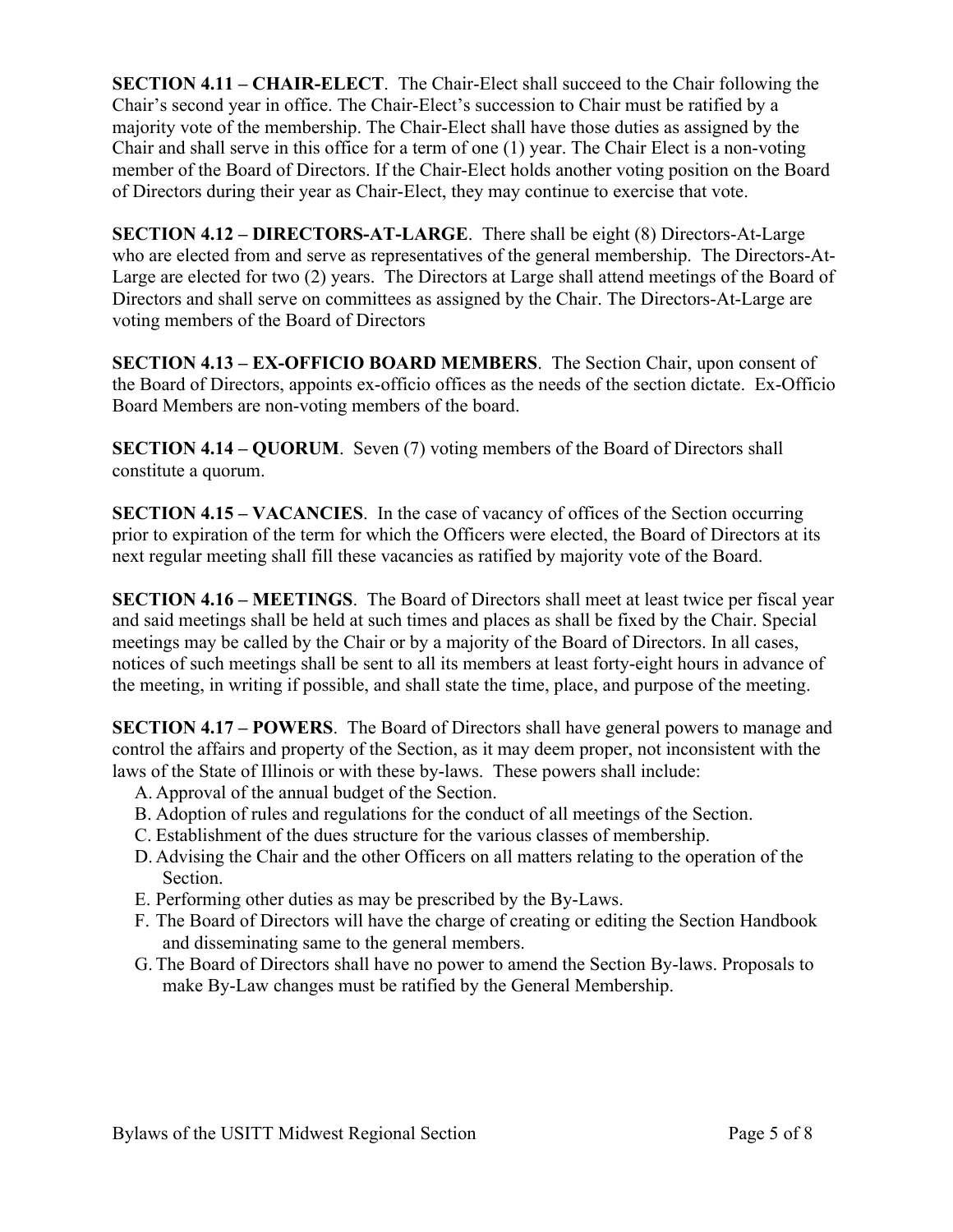# **ARTICLE V ELECTIONS**

**SECTION 5.01 – NOMINATIONS**. The names of the members appearing on the ballot shall be as selected by the Nominating Committee. However, there shall be additional space on the ballot for the purpose of voting for other members. Such write-in votes shall carry the same weight as votes for the regularly designated nominees.

**SECTION 5.02 – ROTATION OF ELECTIONS**. All Officers, except for the Chair-Elect, shall be elected for two year terms in alternate years, or until their respective successors shall be elected and assume responsibility at the next board meeting. The Chair-Elect shall be elected for a one-year term and shall become the Chair in the following year for a two-year term. The breakdown for these alternate years shall be as follows:

- A. ODD YEARS Chair-Elect, Vice-Chair for Membership, Treasurer, and four (4) Directors at Large
- B. EVEN YEARS Vice-Chair for Programming, Vice-Chair for Communications, Secretary, four (4) Directors at Large

**SECTION 5.03 – BALLOTING**. Ballots for the election of Officers and other members of the Board of Directors shall be mailed to all voting members in good standing appearing on the records of The Section, with notice of the annual meeting. Said ballots shall be received by the membership no less than fifteen (15) days in advance of the annual meeting, and shall be returned to the designated address not later than seven (7) days prior to the start of the annual meeting. All ballots not so received shall be null and void for all purposes.

# **ARTICLE VI COMMITTEES**

**SECTION 6.01 – STANDING COMMITTEES**. The following are the Standing Committees of the Section:

- A. Programming
- B. Membership
- C. Communications
- D. Nominations
- E. Awards

#### **SECTION 6.0.2 - THE PROGRAMMING COMMITTEE**

- A. Duties. The members of the Programming Committee shall recommend to the Board of Directors an annual schedule of events to be promoted, hosted and supported by the Section. The programming proposal should include a budget for the events. The schedule and content of the programming must be approved by the Board of Directors prior to enactment by the Committee.
- B. Committee Membership. The Programming Committee shall consist of the Vice-Chair for Programming (Chairman) and two other members of the Board of Directors as assigned by the Chair. Additional members of the Committee from the Board or General Membership may be added to the Committee by nomination from the Chair or Vice- Chair for Programming and approval of the Board of Directors.

Bylaws of the USITT Midwest Regional Section Page 6 of 8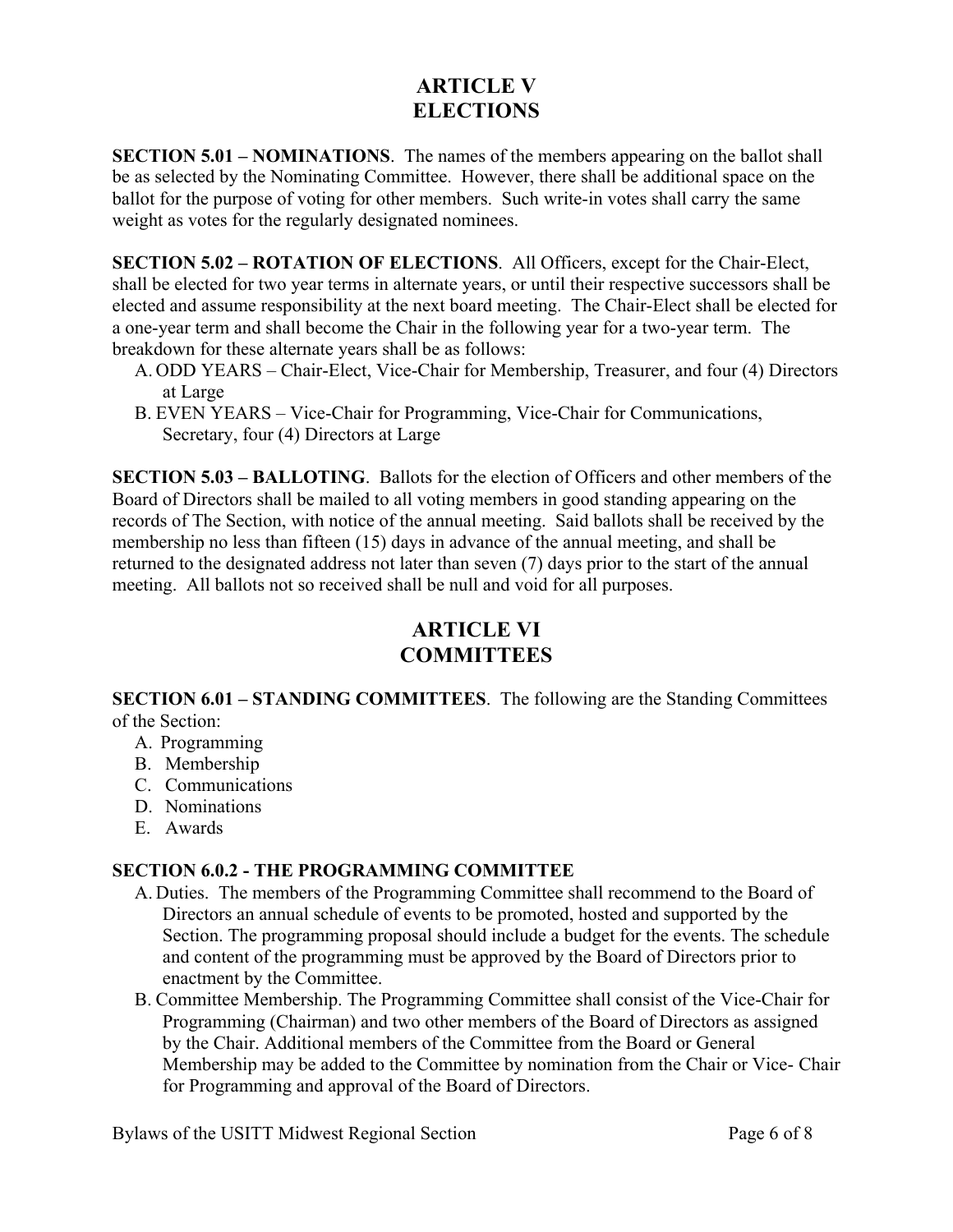#### **SECTION 6.0.3 - THE MEMBERSHIP COMMITTEE**

- A. Duties. The members of the Membership Committee shall recommend to the Board of Directors an annual plan for increasing the membership of the Section and ensuring the satisfaction of the existing membership. This plan should include a recommendation for annual dues amounts and categories as well as a statement of membership goals and a strategy for reaching the goals. The dues amounts and membership goals and strategies must be approved by the Board of Directors prior to enactment by the Committee.
- B. Committee Membership. The Membership Committee shall consist of Vice-Chair for Membership (Chairman) and two other members of the Board of Directors as assigned by the Chair. Additional members of the Committee from the Board or General Membership may be added to the Committee by nomination from the Chair or Vice-Chair for Membership and approval of the Board of Directors.

#### **SECTION 6.0.4 - THE COMMUNICATIONS COMMITTEE**

- A.Duties. The members of the Publications Committee shall enact the Section publications as approved by the Board of Directors. The Committee should recommend to the Board of Directors and annual plan and budget to support the work of the Committee. The plan and budget must be approved by the Board of Directors prior to enactment by the Committee.
- B. Committee Membership. The Communications Committee shall consist of Vice-Chair for Communications (Chairman) and two other members of the Board of Directors as assigned by the Chair. Additional members of the Committee from the Board or General Membership may be added to the Committee by nomination from the Chair or Vice- Chair for Communications and approval of the Board of Directors.

**SECTION 6.05 – NOMINATIONS COMMITTEE**. The Nominations Committee to nominate candidates for office and for membership on the Board of Directors. The Nominations Committee shall include three Section Members as outlined below.

- A. The Immediate Past Section Chair (Chair in years when this office is filled)
- B. The Section Chair (Chair in years when there is no Immediate Past Section Chair)
- C. One other member of the Board of Directors when there is no Immediate Past Chair.
- D. One Section Member who is not a member of the Board

**SECTION 6.06 – AWARDS COMMITTEE**. The Awards committee shall be composed of a Committee Chair (appointed by the Section Chair), the Treasurer, all living Founders and one other member of the Board. The Awards Committee is charged with determining the recipient of any of the awards bestowed by the Section. Their selection must be ratified by the Board of Directors at the next scheduled Board meeting. The composition of the wording of awards and resolutions shall be the responsibility of the committee.

**SECTION 6.07 – AD HOC COMMITTEES**. Such other committees as may be necessary or desirable to effectuate the objective and purposes of the Section shall be appointed by the Chair on an ad-hoc basis, subject to the approval of the Board of Directors.

**SECTION 6.08 – APPOINTMENT OF COMMITTEES**. The Section Chair shall have the power at any time to fill non-elected vacancies, to change the membership of, and to appoint or to discharge any committee. The Section Chair shall have the power to appoint ex-officio members of the Board of Directors.